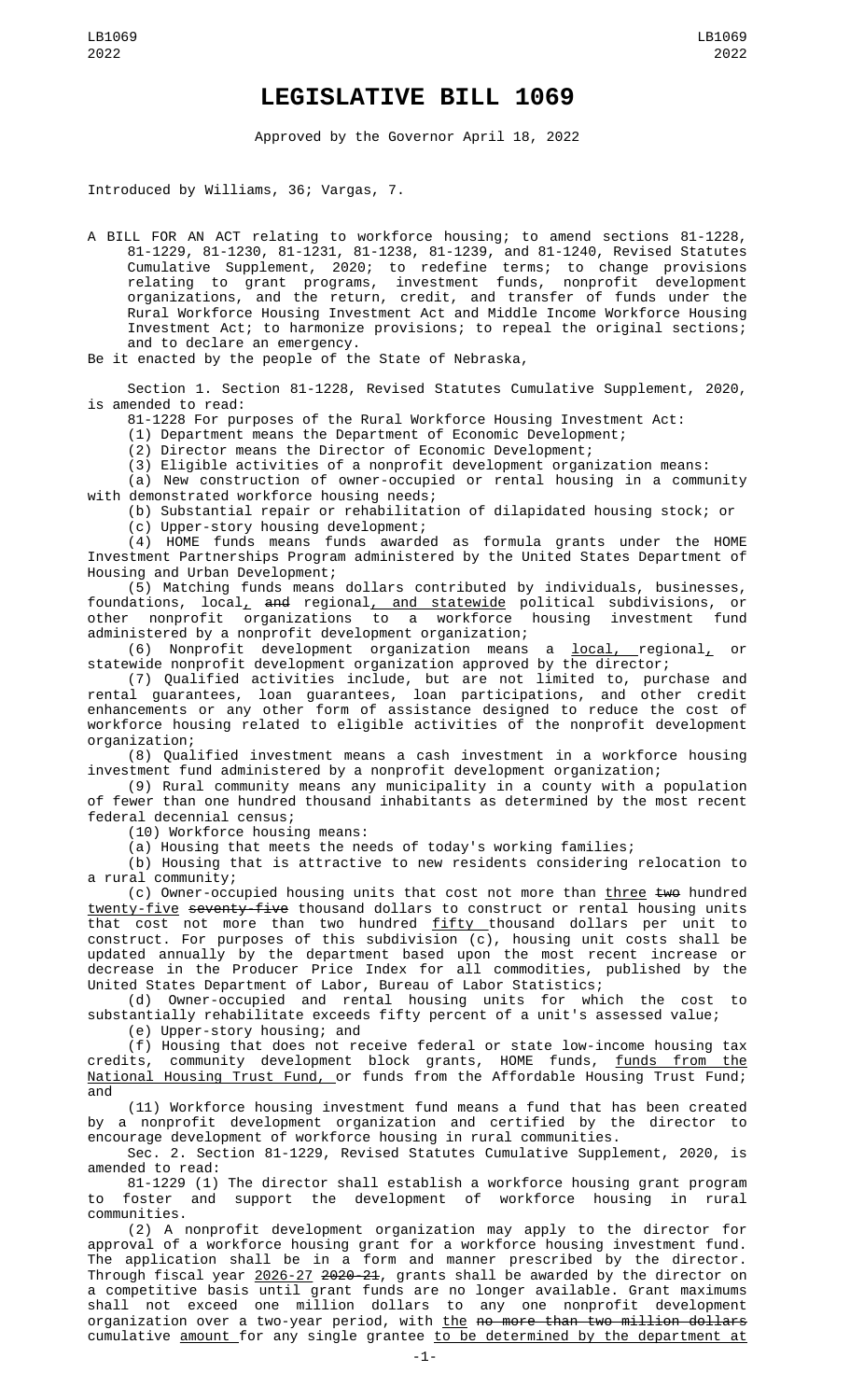the discretion of the director through fiscal year 2020-21. An applicant shall provide matching funds of at least one-half of the amount of workforce housing grant funds awarded Grants shall require a minimum one-to-one in matching funds to be considered a qualified grant application. Unallocated workforce housing grant funds held by the department shall be rolled to the next program year.

(3) Grants shall be awarded based upon:

(a) A demonstrated and ongoing housing need as identified by a recent housing study;

(b) A community or region that has a low unemployment rate and is having difficulty attracting workers and filling employment positions;

(c) A community or region that exhibits a demonstrated commitment to growing its housing stock;

(d) Projects that can reasonably be ready for occupancy in a period of twenty-four months; and

(e) A demonstrated ability to grow and manage a workforce housing investment fund.

(4) A workforce housing investment fund shall be required to receive annual certification from the department.

(4) (5) A nonprofit development organization shall:

(a) Invest or intend to invest in workforce housing eligible activities;

(b) Use any fees, interest, loan repayments, or other funds it received as a result of the administration of the grant to support qualified activities; and

(c) Have an active board of directors with expertise in development, construction, and finance that meets at least quarterly to approve all qualified investments made by the nonprofit development organization. A nonprofit development organization shall have a formal plan and proven expertise to invest unused workforce housing investment fund balances and shall have an annual review audit of all financial records conducted by an independent certified public accountant.

Sec. 3. Section 81-1230, Revised Statutes Cumulative Supplement, 2020, is amended to read:

81-1230 (1) The Rural Workforce Housing Investment Fund is created. Funding for the grant program described in section 81-1229 shall come from the Rural Workforce Housing Investment Fund. The Rural Workforce Housing Investment Fund may include revenue from appropriations from the Legislature, grants, private contributions, and other sources. In addition, the State Treasurer shall make a one-time transfer of seven million three hundred thousand dollars on or before October 1, 2017, from the Affordable Housing Trust Fund to the Rural Workforce Housing Investment Fund. Any money in the Rural Workforce Housing Investment Fund available for investment shall be invested by the state investment officer pursuant to the Nebraska Capital Expansion Act and the Nebraska State Funds Investment Act.

(2) The department shall administer the Rural Workforce Housing Investment Fund and may seek additional private or nonstate funds to use in the grant program, including, but not limited to, contributions from the Nebraska Investment Finance Authority and other interested parties.

(3) Interest earned by the department on grant funds shall be applied to the grant program.

(4) If a nonprofit development organization fails to engage in the initial qualified activity within twenty-four months after receiving initial grant funding, the nonprofit development organization shall return the grant funds to the department for credit to the General Affordable Housing Trust Fund.

(5) If a nonprofit development organization fails to allocate any remaining initial grant funding on a qualified activity within twenty-four months after engaging in the initial qualified activity, the nonprofit development organization shall return such unallocated grant funds to the department for credit to the Rural Workforce Housing Investment Fund.

(6) Beginning July 1, 2027 2022, any funds held by the department in the Rural Workforce Housing Investment Fund shall be transferred to the <u>General</u> Affordable Housing Trust Fund.

Sec. 4. Section 81-1231, Revised Statutes Cumulative Supplement, 2020, is amended to read:

81-1231 (1) Each nonprofit development organization shall submit an annual report to the director to be included as a part of the department's annual status report required under section 81-1201.11. The report shall certify that the nonprofit development organization meets the requirements of the Rural Workforce Housing Investment Act and shall include a breakdown of program activities.

(2) The annual report shall include, but not necessarily be limited to: (a) The name and geographical location of the reporting nonprofit

development organization; (b) The number, amount, and type of workforce housing investment funds invested in qualified activities;

(c) The number, geographical location, type, and amount of investments

made;<br>(d) A summary of matching funds and where such matching funds were generated; and

(e) The results of the annual <u>review of all financial records</u> <del>audit</del> required under subsection  $(4)$   $(5)$  of section 81-1229.

(3) If a nonprofit development organization ceases administration of a workforce housing investment fund, it shall file a final report with the director in a form and manner required by the director. Before July 1, 2027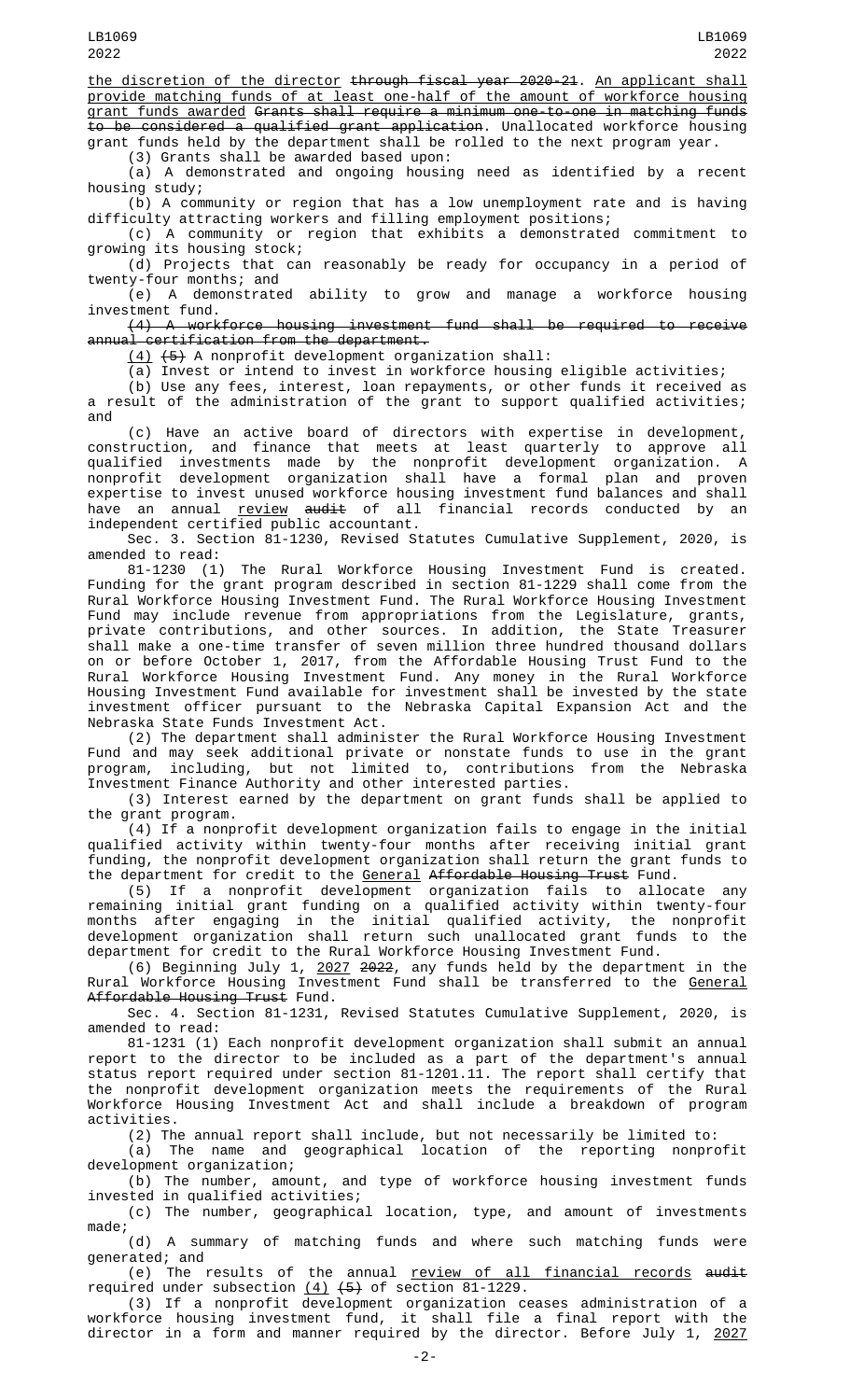2022, any unallocated grant funds shall be returned to the department for credit to the Rural Workforce Housing Investment Fund. On and after July 1, 2027 2022, any unallocated grant funds shall be returned to the department for transfer to the General credit to the Affordable Housing Trust Fund.

(4) If a nonprofit development organization fails to file a complete annual report by February 15, the director may, in his or her discretion, impose a civil penalty of not more than five thousand dollars for such violation. All money collected by the department pursuant to this subsection shall be remitted to the State Treasurer for distribution in accordance with Article VII, section 5, of the Constitution of Nebraska.

Sec. 5. Section 81-1238, Revised Statutes Cumulative Supplement, 2020, is amended to read:

81-1238 (1) The director shall establish a workforce housing investment grant program to foster and support the development of workforce housing in urban communities.

(2) A nonprofit development organization may apply to the director for approval of a workforce housing grant for a workforce housing investment fund. The application shall be in a form and manner prescribed by the director. Through fiscal year <u>2026-27</u> <del>2022-2023</del>, grants shall be awarded by the director on a competitive basis until grant funds are no longer available. Grant maximums shall not exceed one million dollars to any one nonprofit development organization over a two-year period, with <u>the</u> <del>no more than two million five</del> <del>hundred thousand dollars</del> cumulative <u>amount f</u>or any single grantee <u>to be</u> determined by the department at the discretion of the director through fiscal year 2022-2023. An applicant shall provide matching funds of at least one-half of the amount of workforce housing grant funds awarded Grants shall require a minimum one-to-one in matching funds to be considered a qualified grant <del>application</del>. Unallocated funds <u>held by the department s</u>hall be rolled to the next program year. Unallocated funds on June 30, 2025, shall be returned to the Middle Income Workforce Housing Investment Fund.

(3) Grants shall be awarded based upon:

(a) A demonstrated need for additional owner-occupied housing. Need can be demonstrated with a recent housing study or a letter from the planning department of the city in which the fund is intending to operate stating that the proposal is in line with the city's most recent consolidated plan submitted under 24 C.F.R. part 91, subpart D, as such subpart existed on January 1, 2020;

(b) A neighborhood or community that has a higher-than-state-average unemployment rate; (c) A neighborhood or community that exhibits a demonstrated commitment to

growing its housing stock;

(d) Projects that can reasonably be ready for occupancy in a period of twenty-four months; and

(e) A demonstrated ability to grow and manage a workforce housing investment fund.

(4) A workforce housing investment fund shall:

(a) Be required to receive annual certification from the department;

(b) Invest or intend to invest in eligible activities for a workforce housing investment fund;

(c) Use any fees, interest, loan repayments, or other funds received by the nonprofit development organization as a result of the administration of the grant to support qualified activities; and

(d) Have an active board of directors with expertise in development, construction, and finance that meets at least quarterly to approve all qualified investments made by the nonprofit development organization. A nonprofit development organization shall have a formal plan and proven expertise to invest unused workforce housing investment fund balances and shall conduct an annual audit of all financial records by an independent certified public accountant.

Sec. 6. Section 81-1239, Revised Statutes Cumulative Supplement, 2020, is amended to read:

81-1239 (1) The Middle Income Workforce Housing Investment Fund is created. Funding for the grant program described in section 81-1238 shall come from the Middle Income Workforce Housing Investment Fund. The Middle Income Workforce Housing Investment Fund may include revenue from appropriations from the Legislature, grants, private contributions, and other sources. In addition, the Middle Income Workforce Housing Investment Fund shall receive a one-time transfer of ten million dollars on November 14, 2020, from the General Fund. Any money in the Middle Income Workforce Housing Investment Fund available for investment shall be invested by the state investment officer pursuant to the Nebraska Capital Expansion Act and the Nebraska State Funds Investment Act.

(2) The department shall administer the Middle Income Workforce Housing Investment Fund and may seek additional private or nonstate funds to use in the grant program, including, but not limited to, contributions from the Nebraska Investment Finance Authority and other interested parties.

(3) Interest earned by the department on grant funds shall be applied to the grant program.

(4) If a nonprofit development organization fails to engage in a qualified activity within twenty-four months after receiving initial grant funding, the nonprofit development organization shall return the grant proceeds to the department for credit to the <u>General</u> A<del>ffordable Housing Trust</del> Fund.

(5) Beginning July 1, 2029 2025, any funds held by the department in the Middle Income Workforce Housing Investment Fund shall be transferred to the General Affordable Housing Trust Fund.